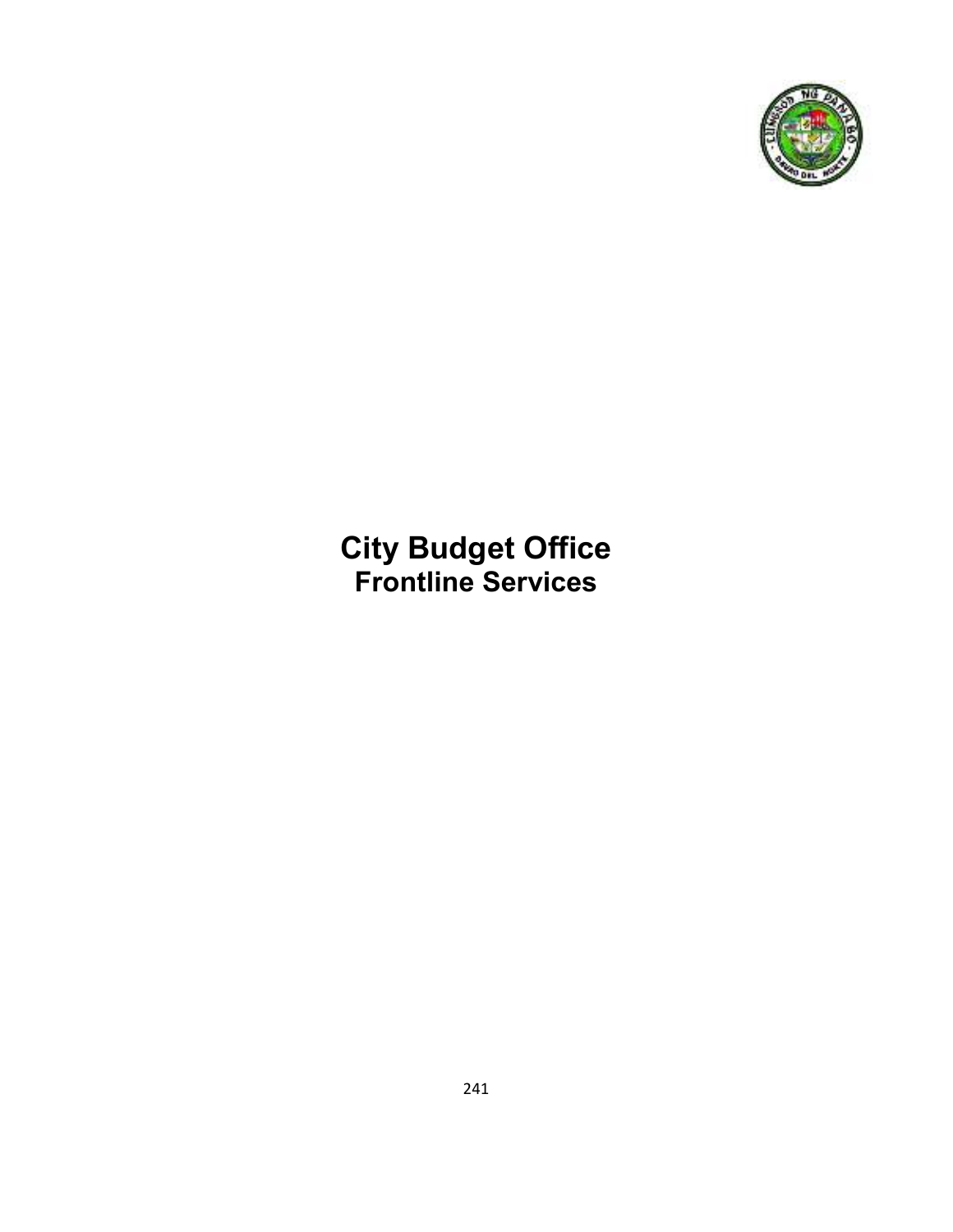# $0H$

### **1. Request for Funding (Supplemental Budget)**

Request for funding is a written document from different offices in the LGU to the Local Finance Committee (LFC) requesting for additional or new appropriation for the implementation of development programs, projects and activities (PPAs) to be included in the Supplemental Budget.

| <b>Office or Division:</b>                                                                                      |                                                                                                                                  | City Budget Office(CBO)                                     |                                  |                                                                |  |
|-----------------------------------------------------------------------------------------------------------------|----------------------------------------------------------------------------------------------------------------------------------|-------------------------------------------------------------|----------------------------------|----------------------------------------------------------------|--|
| <b>Classification:</b>                                                                                          | Simple                                                                                                                           |                                                             |                                  |                                                                |  |
| <b>Type of Transaction:</b>                                                                                     | G2G - Government to Government                                                                                                   |                                                             |                                  |                                                                |  |
| Who may avail:                                                                                                  |                                                                                                                                  | All LGU Departments and National Government Agencies (NGAs) |                                  |                                                                |  |
| <b>CHECKLIST OF REQUIREMENTS</b>                                                                                |                                                                                                                                  |                                                             | <b>WHERE TO SECURE</b>           |                                                                |  |
| <b>Standard Requirements:</b>                                                                                   |                                                                                                                                  |                                                             |                                  |                                                                |  |
| <b>Request letter</b><br>(1 original and 11 photocopy)                                                          |                                                                                                                                  | <b>Requesting Office</b>                                    |                                  |                                                                |  |
| <b>Situational Requirements:</b>                                                                                |                                                                                                                                  |                                                             |                                  |                                                                |  |
| For payables: statement of account<br>(1 photocopy)                                                             |                                                                                                                                  | <b>Requesting Office</b>                                    |                                  |                                                                |  |
| (1 photocopy)                                                                                                   | For capital outlays: unit specification                                                                                          |                                                             | <b>Requesting Office</b>         |                                                                |  |
| <b>CLIENT STEPS</b>                                                                                             | <b>AGENCY</b><br><b>ACTIONS</b>                                                                                                  | <b>FEES TO BE</b><br><b>PAID</b>                            | <b>PROCESSING</b><br><b>TIME</b> | <b>PERSON</b><br><b>RESPONSIBLE</b>                            |  |
| 1. Submit the request<br>letter w/ the<br>supporting<br>documents to the<br><b>LFC Secretariat in</b><br>charge | 1. Receive and<br>verify the request<br>letter w/<br>supporting<br>documents<br>1.1 Register the<br>request to the               | None                                                        | 10 minutes<br>5 Minutes          | <b>Local Finance</b><br>Committee<br>Secretariat<br><b>CBO</b> |  |
|                                                                                                                 | <b>Local Finance</b><br>Committee<br>Logbook                                                                                     |                                                             |                                  |                                                                |  |
| 2. Receive the<br>stamped copy of the<br>request letter                                                         | 2. Release the<br>stamped received<br>copy of the<br>request letter with<br>the seal of the<br><b>Local Finance</b><br>Committee |                                                             | 10 Minutes                       | <b>Local Finance</b><br>Committee<br>Secretariat<br><b>CBO</b> |  |
|                                                                                                                 | <b>TOTAL:</b>                                                                                                                    | <b>None</b>                                                 | 25 minutes                       |                                                                |  |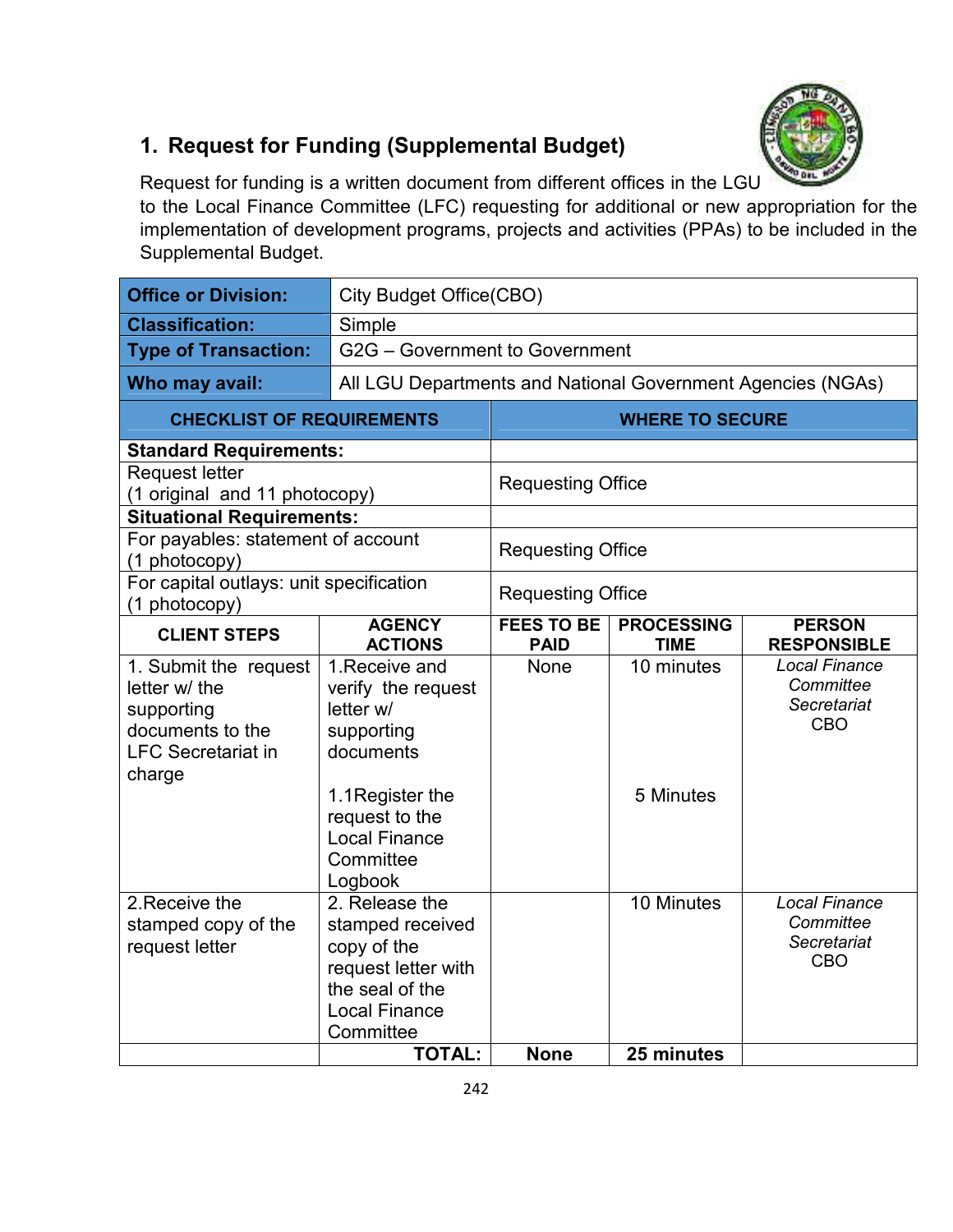

#### **2. Issuance of Certificate of Augmentation**

Certificate of Augmentation is a written certification issued to the different offices to augment funds from savings of items within the same expense class who upon implementation of their different Program, Projects and Activities (PPAs) or subsequent evaluation needed resources is determined to be deficient

| <b>Office or Division:</b>                                                                                                 |                                                                                                                                                                                                                                                                                                                                                                                                           | <b>City Budget Office(CBO)</b>   |                                  |                                                                             |  |
|----------------------------------------------------------------------------------------------------------------------------|-----------------------------------------------------------------------------------------------------------------------------------------------------------------------------------------------------------------------------------------------------------------------------------------------------------------------------------------------------------------------------------------------------------|----------------------------------|----------------------------------|-----------------------------------------------------------------------------|--|
| <b>Classification:</b>                                                                                                     | Simple                                                                                                                                                                                                                                                                                                                                                                                                    |                                  |                                  |                                                                             |  |
| <b>Type of Transaction:</b>                                                                                                | G2G - Government to Government                                                                                                                                                                                                                                                                                                                                                                            |                                  |                                  |                                                                             |  |
| Who may avail:                                                                                                             | All LGU Departments and National Government Agencies (NGAs)                                                                                                                                                                                                                                                                                                                                               |                                  |                                  |                                                                             |  |
| <b>CHECKLIST OF REQUIREMENTS</b>                                                                                           |                                                                                                                                                                                                                                                                                                                                                                                                           |                                  | <b>WHERE TO SECURE</b>           |                                                                             |  |
| Request letter (7 original)                                                                                                |                                                                                                                                                                                                                                                                                                                                                                                                           | <b>Requesting Office</b>         |                                  |                                                                             |  |
| <b>CLIENT STEPS</b>                                                                                                        | <b>AGENCY</b><br><b>ACTIONS</b>                                                                                                                                                                                                                                                                                                                                                                           | <b>FEES TO BE</b><br><b>PAID</b> | <b>PROCESSING</b><br><b>TIME</b> | <b>PERSON</b><br><b>RESPONSIBLE</b>                                         |  |
| 1. Submit the request<br>letter for<br>augmentation at the<br><b>Budget Execution and</b><br><b>Accountability Section</b> | 1. Receive and<br>verify the request<br>letter for<br>augmentation<br><b>Conditional Steps:</b><br>* If request is not<br>in order, it will be<br>returned<br>immediately to the<br>requesting office<br>1.1 Inform the<br>requesting<br>office that the<br>request will be<br>facilitated and<br>forwarded to<br>the City<br>Mayor's Office<br>for<br>endorsement<br>to the<br>Sangguniang<br>Panlungsod | None                             | 20 Minutes                       | Administrative<br><b>Assistant II</b><br>(Budgeting Assistant<br>II)<br>CBO |  |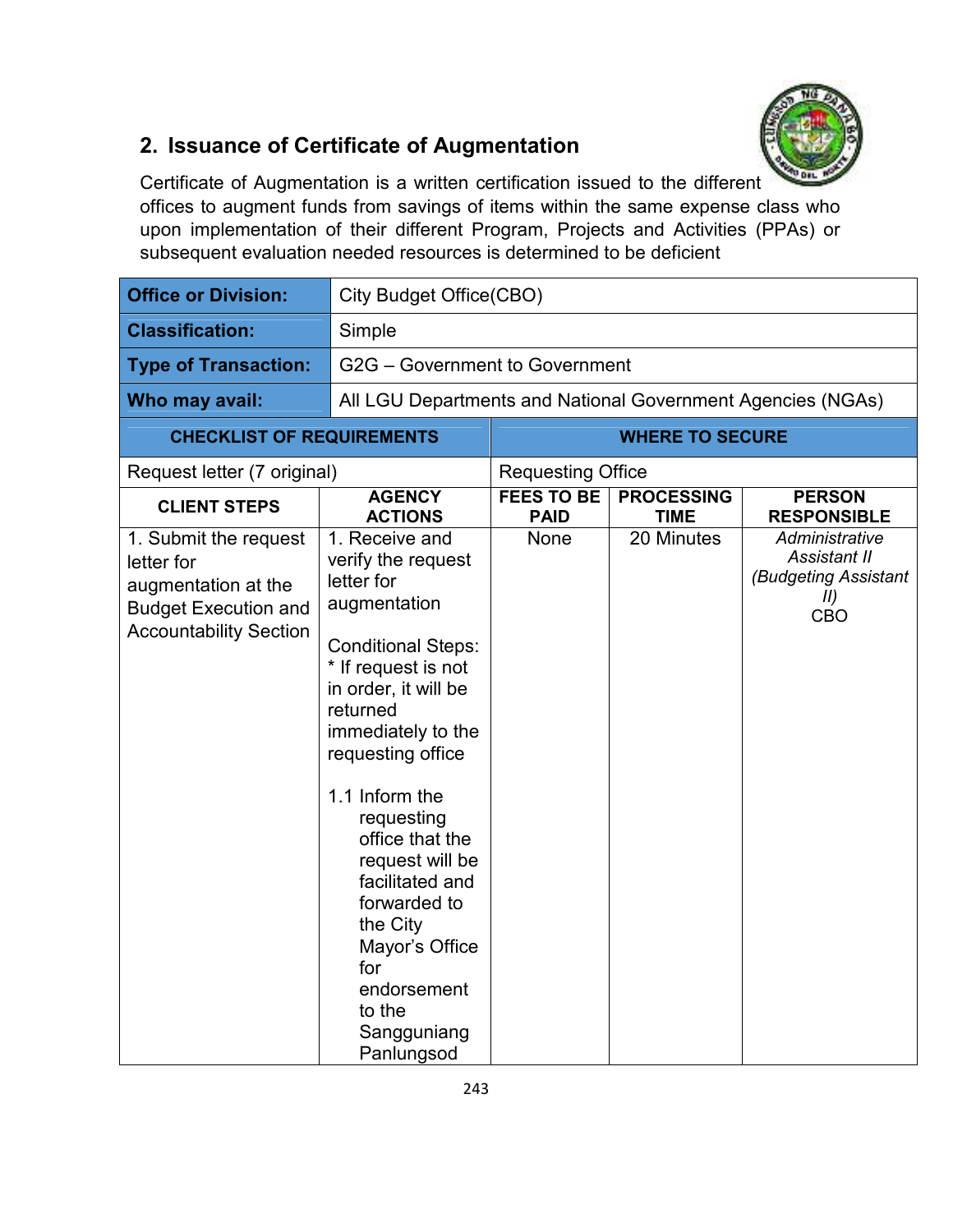

| 2. Receive the<br>stamped copy of the<br>request letter | 2. Release the<br>stamped received<br>copy of the<br>request letter                                                                                                                                              | None        | 20 Minutes | Administrative<br>Assistant II<br>(Budgeting Assistant<br>$\parallel$                                            |
|---------------------------------------------------------|------------------------------------------------------------------------------------------------------------------------------------------------------------------------------------------------------------------|-------------|------------|------------------------------------------------------------------------------------------------------------------|
|                                                         |                                                                                                                                                                                                                  |             |            | <b>CBO</b>                                                                                                       |
|                                                         | 2.1 Prepare the<br>Certificate of<br>Augmentation                                                                                                                                                                |             | 1 Hour     |                                                                                                                  |
|                                                         | 2.2 Review the<br>Certificate of<br>Augmentation                                                                                                                                                                 |             | 1 Hour     | Administrative<br>Officer V (Budget<br>Officer III)<br><b>CBO</b>                                                |
|                                                         | 2.3 Sign the<br>Certificate of<br>Augmentation                                                                                                                                                                   |             | 5 Hours    | <b>City Budget Officer</b><br><b>CBO</b><br><b>City Treasurer</b><br><b>CTO</b><br><b>City Accountant</b><br>CAO |
|                                                         | 2.4 Endorse the<br>letter request for<br>augmentation with<br>the attached<br>certificate of<br>augmentation to<br>the Office of the<br>City Mayor for<br>endorsement to<br>the Sangguniang<br>Panlungsod Office |             | 20 Minutes | Administrative<br><b>Assistant II</b><br>(Budgeting Assistant<br>$\parallel$<br><b>CBO</b>                       |
|                                                         | <b>TOTAL:</b>                                                                                                                                                                                                    | <b>None</b> | 8 Hours    |                                                                                                                  |

Issuance of Certificate of Augmentation qualified for multi-stage processing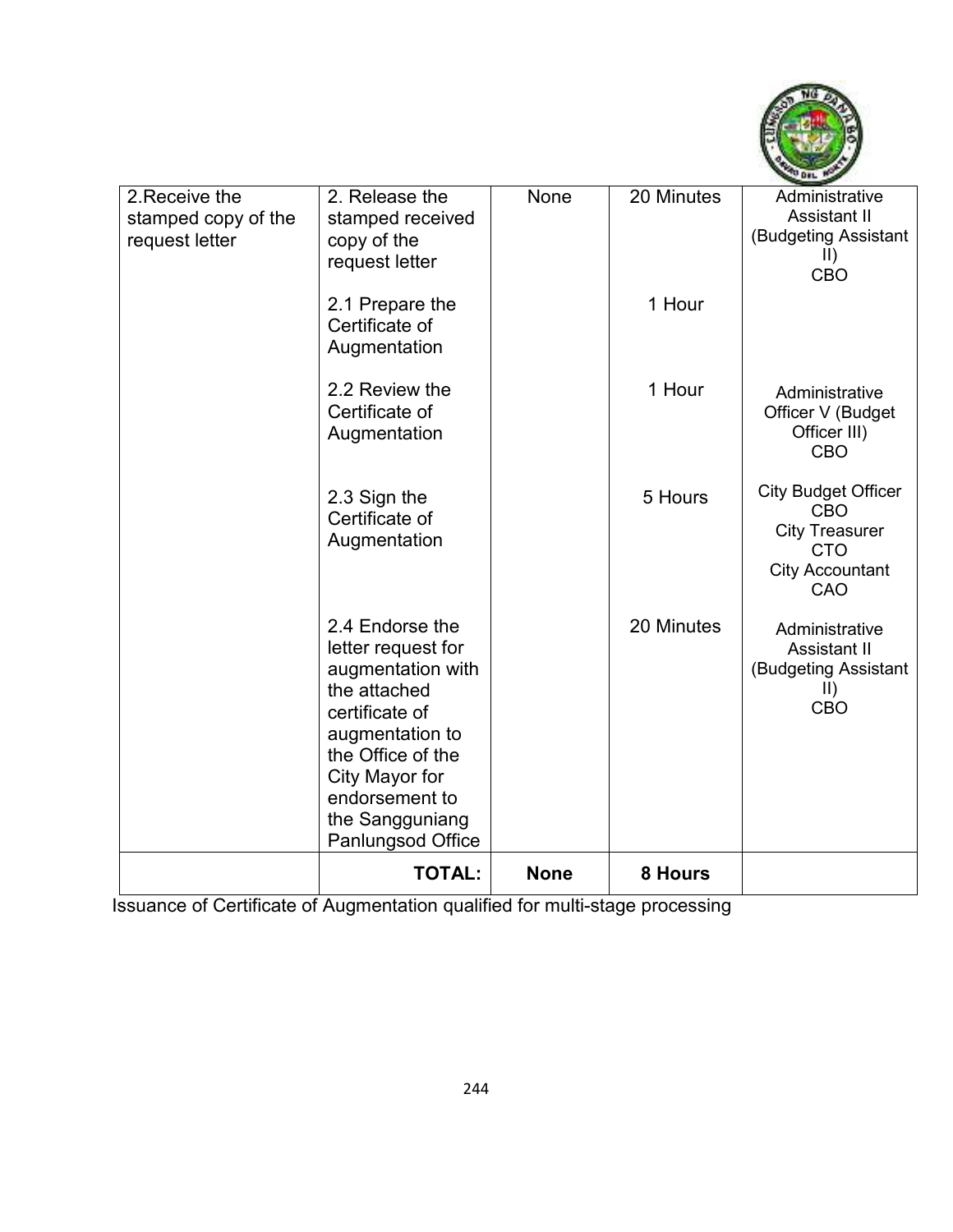

#### **3. Issuance of Certificate of Availability of Appropriations (Personal Services And Program, Project And Activities PPAs)**

Certificate of Availability of Appropriations is a written certification issued by the City Budget Officer that funds have been duly appropriated / allotted for whatever legal purpose it may serve.

| <b>Office or Division:</b>       | <b>City Budget Office(CBO)</b>                                                                                                                                                                    |                                  |                                  |                                                                                                                                               |
|----------------------------------|---------------------------------------------------------------------------------------------------------------------------------------------------------------------------------------------------|----------------------------------|----------------------------------|-----------------------------------------------------------------------------------------------------------------------------------------------|
| <b>Classification:</b>           | Simple                                                                                                                                                                                            |                                  |                                  |                                                                                                                                               |
| <b>Type of Transaction:</b>      | <b>G2G- Government to Government</b><br>G2C - Government to Citizen                                                                                                                               |                                  |                                  |                                                                                                                                               |
| Who may avail:                   | <b>LGU Departments and National Government Agencies (NGAs)</b>                                                                                                                                    |                                  |                                  |                                                                                                                                               |
| <b>CHECKLIST OF REQUIREMENTS</b> |                                                                                                                                                                                                   |                                  | <b>WHERE TO SECURE</b>           |                                                                                                                                               |
| Request letter (1 original)      |                                                                                                                                                                                                   | <b>Requesting Office</b>         |                                  |                                                                                                                                               |
| <b>CLIENT STEPS</b>              | <b>AGENCY</b><br><b>ACTIONS</b>                                                                                                                                                                   | <b>FEES TO BE</b><br><b>PAID</b> | <b>PROCESSING</b><br><b>TIME</b> | <b>PERSON</b><br><b>RESPONSIBLE</b>                                                                                                           |
| 1. Submit the<br>requirement     | 1. Receive and<br>verify the request<br>letter<br>1.1 Prepare the<br>Certificate of<br>Availability of<br>Appropriations<br>1.2 Review the<br>Certificate of<br>Availability of<br>Appropriations | None                             | 10 Minutes<br>1Hour<br>1 Hour    | Administrative<br>Assistant II<br>(Budgeting<br>Assistant)<br><b>CBO</b><br>Administrative<br>Officer V (Budget<br>Officer III)<br><b>CBO</b> |
|                                  | 1.3 Sign the<br>Certificate of<br>Availability of<br>AppropriationsRec<br>eive and verify the<br>request letter for<br>augmentation                                                               |                                  | 4 Hours                          | City Budget Officer /<br><b>Assistant Budget</b><br><b>Officer</b><br><b>CBO</b>                                                              |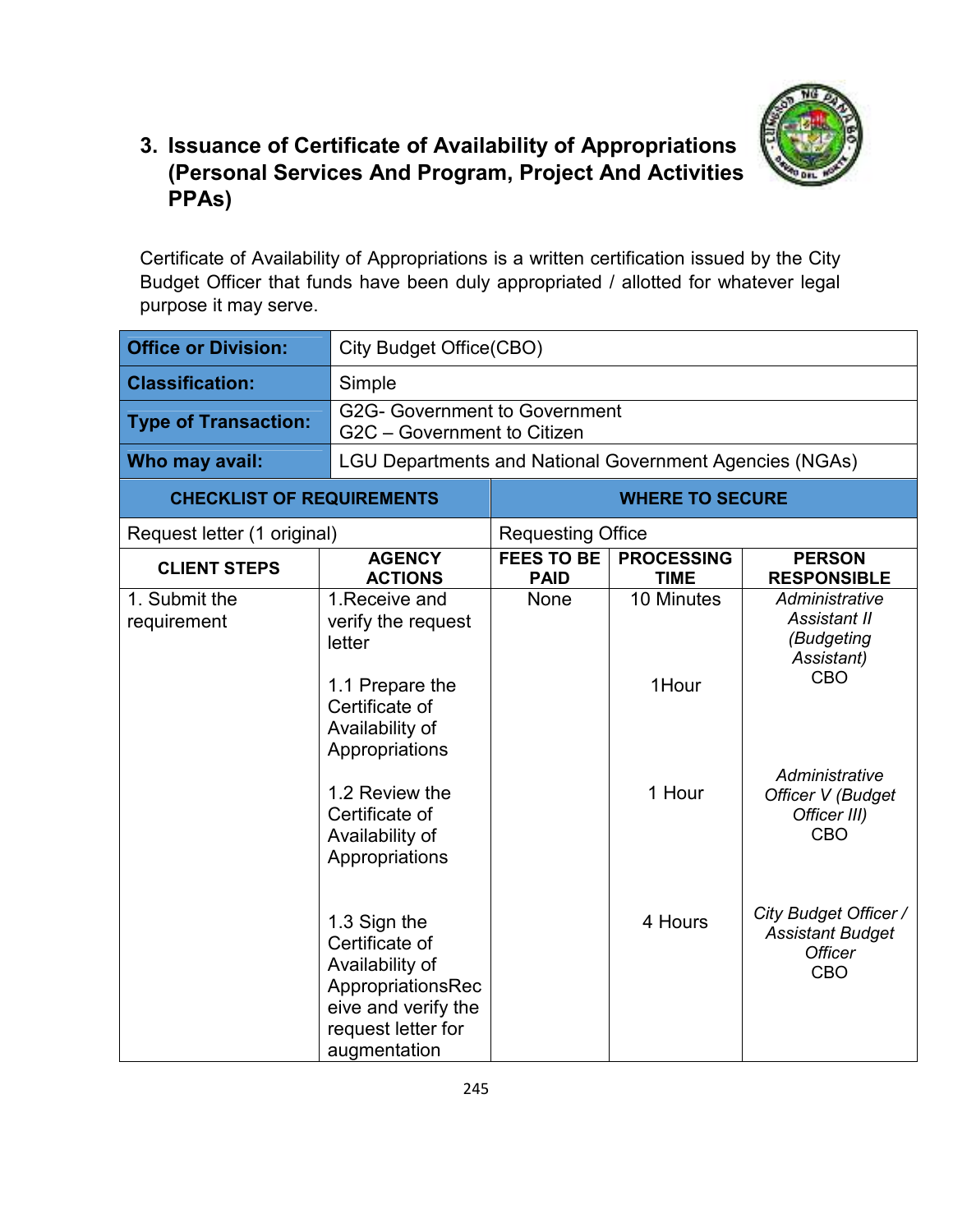

| 2. Claims the<br>received copy of the<br>request letter | 2. Release the<br>Certificate of<br>Availability of<br>Appropriations | None        | 10 Minutes                           | Administrative<br>Assistant II<br>(Budgeting<br>Assistant)<br><b>CBO</b> |
|---------------------------------------------------------|-----------------------------------------------------------------------|-------------|--------------------------------------|--------------------------------------------------------------------------|
|                                                         | <b>TOTAL:</b>                                                         | <b>None</b> | <b>6 Hours, 20</b><br><b>Minutes</b> |                                                                          |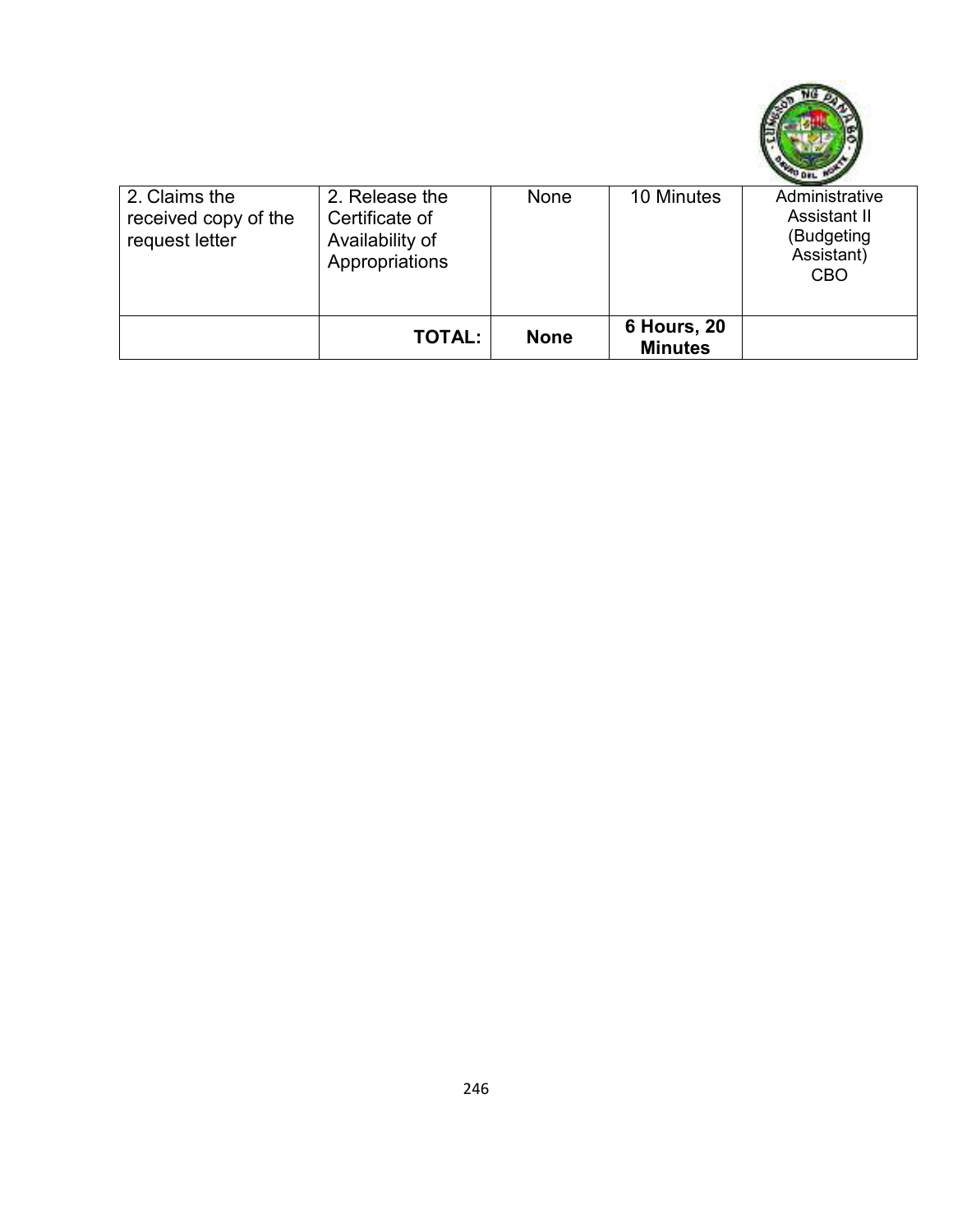#### **4. Technical Review of Barangay Annual, Supplemental & Augmentation Budget & SK Fund Documents**



Technical Review of the Barangay Annual, Supplemental, Augmentation and SK Fund is the conduct of review to ensure that all provisions of the law are complied with.

| <b>Office or Division:</b>                                                                    | <b>City Budget Office(CBO)</b>       |                                              |  |  |
|-----------------------------------------------------------------------------------------------|--------------------------------------|----------------------------------------------|--|--|
| <b>Classification:</b>                                                                        | <b>Highly Technical</b>              |                                              |  |  |
| <b>Type of Transaction:</b>                                                                   | <b>G2G- Government to Government</b> |                                              |  |  |
| Who may avail:                                                                                |                                      | All 40 Barangays Officials and Functionaries |  |  |
| <b>CHECKLIST OF REQUIREMENTS</b>                                                              |                                      | <b>WHERE TO SECURE</b>                       |  |  |
| <b>Barangay Annual Budget:</b>                                                                |                                      | <b>Requesting Office</b>                     |  |  |
| Barangay Endorsement Letter (1 original<br>and 1 photocopy)                                   |                                      | <b>Barangay Hall</b>                         |  |  |
| Budget Message (1 original and 1<br>photocopy)                                                |                                      | <b>Barangay Hall</b>                         |  |  |
| <b>Barangay Appropriation Ordinance (1</b><br>original and 1 photocopy)                       |                                      | <b>Barangay Hall</b>                         |  |  |
| Barangay Expenditure Program (1 original<br>and 1 photocopy)                                  |                                      | <b>Barangay Hall</b>                         |  |  |
| <b>Programmed Appropriations (PPAs)</b><br>(1 original and 1 photocopy)                       |                                      | <b>Barangay Hall</b>                         |  |  |
| <b>Barangay Resolution of Annual Investment</b><br>Plan (AIP)<br>(1 original and 1 photocopy) |                                      | <b>Barangay Hall</b>                         |  |  |
| <b>Barangay Annual Investment Plan</b><br>(1 original and 1 photocopy)                        |                                      | <b>Barangay Hall</b>                         |  |  |
| Plantilla (1 original and 1 photocopy)                                                        |                                      | <b>Barangay Hall</b>                         |  |  |
| <b>DILG Certificate</b><br>(1 original and 1 photocopy)                                       |                                      | <b>DILG Office</b>                           |  |  |
| LCPC Certificate (SC & PWD and BCPC)<br>(1 original and 1 photocopy)                          |                                      | <b>CSWD Office</b>                           |  |  |
| SP Resolution confirming the BDRRMF<br>Resolution<br>(1 original and 1 photocopy)             |                                      | <b>SP Office</b>                             |  |  |
| <b>Barangay Supplemental Budget:</b>                                                          |                                      |                                              |  |  |
| <b>Barangay Endorsement Letter</b><br>(1 original and 1 photocopy)                            |                                      | <b>Barangay Hall</b>                         |  |  |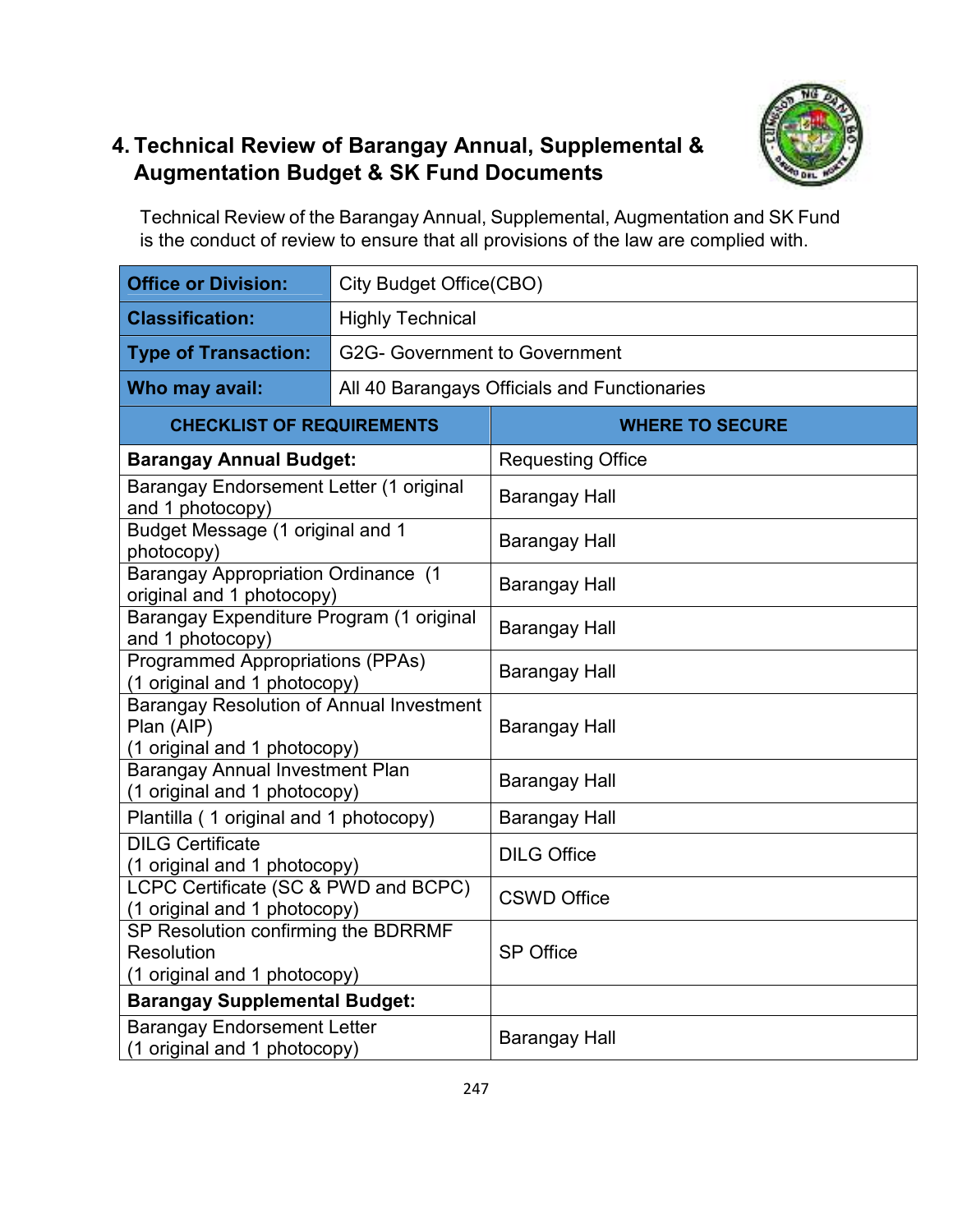

| <b>Barangay Supplemental Budget Form</b><br>(1 original and 1 photocopy)                       | <b>Barangay Hall</b>                                   |
|------------------------------------------------------------------------------------------------|--------------------------------------------------------|
| Cash Analysis (1 original and 1<br>photocopy)                                                  | <b>City Accounting Office</b>                          |
| <b>Appropriation Ordinance Form</b><br>(1 original and 1 photocopy)                            | Barangay Hall                                          |
| Barangay Resolution of Supplemental AIP<br>(1 original and 1 photocopy)                        | <b>Barangay Hall</b>                                   |
| Barangay Supplemental AIP - PPA by<br>Sector (1 original and 1 photocopy)                      | <b>Barangay Hall</b>                                   |
| Supplemental Budget Plans (BDRRM, SC<br>& PWD, SK, GAD, BCPC)<br>(1 original and 1 photocopy)  | <b>Barangay Hall</b>                                   |
| <b>Barangay Augmentation:</b>                                                                  |                                                        |
| <b>Barangay Endorsement Letter</b><br>(1 original and 1 photocopy)                             | <b>Barangay Hall</b>                                   |
| <b>Certification from Barangay Treasurer</b><br>(1 original and 1 photocopy)                   | <b>Barangay Hall</b>                                   |
| <b>Registry of Allotments and Obligations</b><br>(RAO) (1 original)                            | <b>Barangay Hall</b>                                   |
| <b>Barangay Augmentation Ordinance</b><br>(1 original and 1 photocopy)                         | <b>Barangay Hall</b>                                   |
| Sangguniang Kabataan (SK) Annual<br><b>Budget:</b>                                             |                                                        |
| Certificate of Review from LYDO<br>(1 original and 1 photocopy)                                | City Mayor's Office - City Youth Development<br>Office |
| Letter from the Barangay Treasurer<br>(1 original and 1 photocopy)                             | Barangay Hall                                          |
| Barangay Resolution adopting the ABYIP<br>and SK Annual Budget (1 original and 1<br>photocopy) | Barangay Hall                                          |
| Barangay SK Resolution approving the SK<br>Annual Budget (1 original and 1<br>photocopy)       | <b>Barangay Hall</b>                                   |
| <b>SK Annual Budget</b><br>(1 original and 1 photocopy)                                        | Barangay Hall                                          |
| Barangay SK Resolution approving the<br>ABYIP (1 original and 1 photocopy)                     | <b>Barangay Hall</b>                                   |
| SK ABYIP (1 original and 1 photocopy)                                                          | <b>Barangay Hall</b>                                   |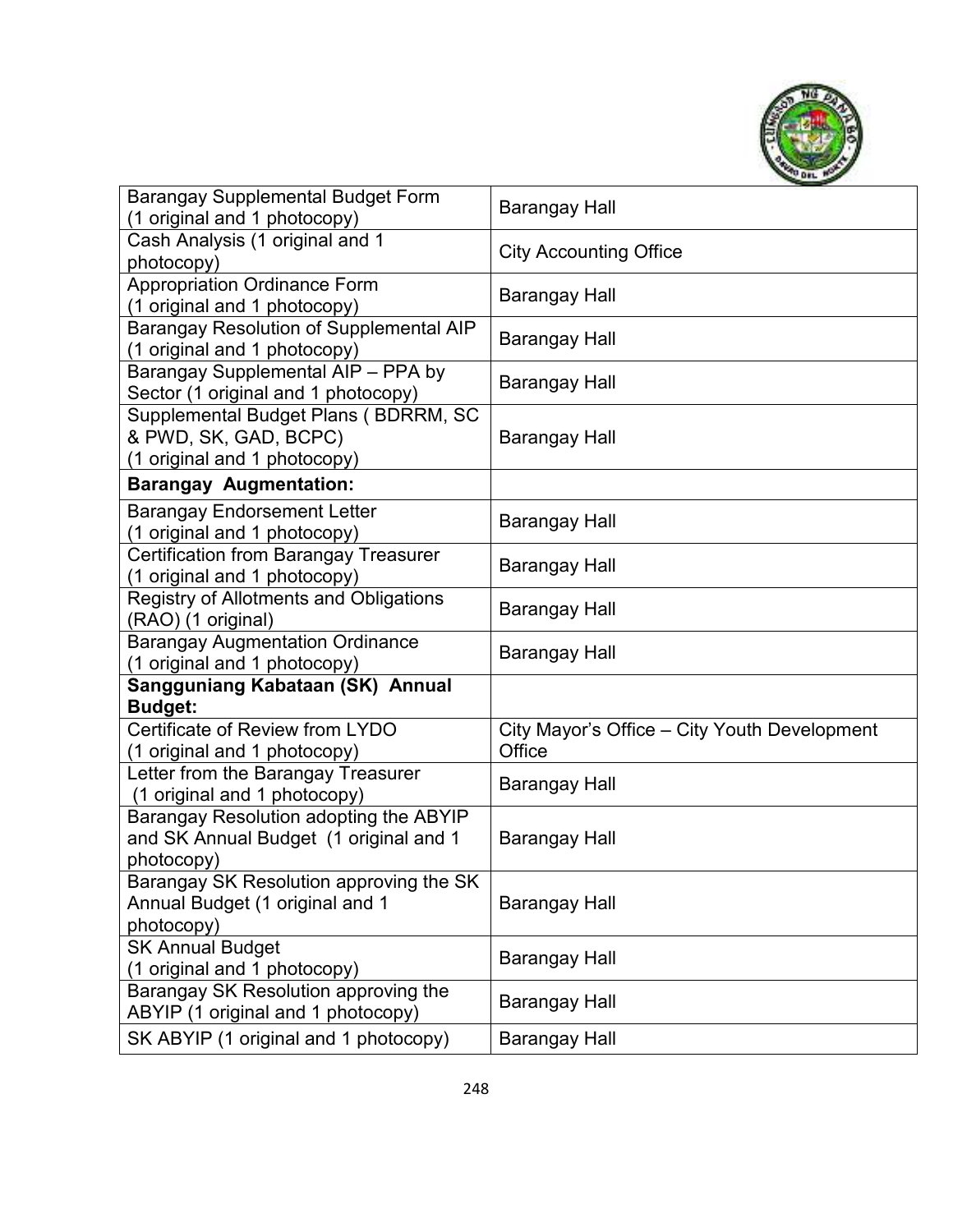

| SK Resolution Approving the CBYDP<br>(1 original and 1 photocopy) |                                                                                                                               | <b>Barangay Hall</b>             |                                                                                                       |                                                                                                                                                                 |  |
|-------------------------------------------------------------------|-------------------------------------------------------------------------------------------------------------------------------|----------------------------------|-------------------------------------------------------------------------------------------------------|-----------------------------------------------------------------------------------------------------------------------------------------------------------------|--|
| CBYDP(1 original and 1 photocopy)                                 |                                                                                                                               | <b>Barangay Hall</b>             |                                                                                                       |                                                                                                                                                                 |  |
| <b>CLIENT STEPS</b>                                               | <b>AGENCY</b><br><b>ACTIONS</b>                                                                                               | <b>FEES TO BE</b><br><b>PAID</b> | <b>PROCESSING</b><br><b>TIME</b>                                                                      | <b>PERSON</b><br><b>RESPONSIBLE</b>                                                                                                                             |  |
| 1. Submit the<br>complete<br>requirements                         | 1. Receive and<br>verify the<br>submitted<br>requirements                                                                     | None                             | 1 Hour                                                                                                | Administrative<br>Officer II (Budget<br>Officer I)<br><b>Budget Preparation</b><br>and Review Section<br>$-CBO$                                                 |  |
|                                                                   | 1.1 Conduct<br>systematic<br>review of the<br>submitted plans                                                                 |                                  | 9 Days (Brgy.<br>Annual, SK,<br>Supplemental<br>, review)<br>5 Days (Brgy.<br>Augmentation<br>review) | Administrative<br>Assistant II<br>(Budgeting<br>Assistant) /<br><b>Administrative Aide</b><br><b>IV</b> (Reproduction<br><b>Machine Operator)</b><br><b>CBO</b> |  |
| 2. Receive the plans<br>for finalization or<br>amendments         | Release the plans<br>for finalization and<br>printing<br><b>Conditional</b><br><b>Steps: for plans</b><br>with<br>amendments: | None                             | 1 Day                                                                                                 | Administrative<br>Officer II (Budget<br>Officer I)<br><b>Budget Preparation</b><br>and Review Section<br>- CBO                                                  |  |
|                                                                   | 2.1 Provide<br>instructions to the<br>barangay which<br>shall be<br>resubmitted for<br>final review                           |                                  | 30 Minutes                                                                                            | Administrative<br><b>Assistant II</b><br>(Budgeting<br>Assistant)<br><b>CBO</b>                                                                                 |  |
|                                                                   | 2.2 Review the<br>amended plan                                                                                                |                                  | 1 Day                                                                                                 | <b>Administrative Aide</b><br>IV (Reproduction<br>Machine Operator)<br><b>CBO</b>                                                                               |  |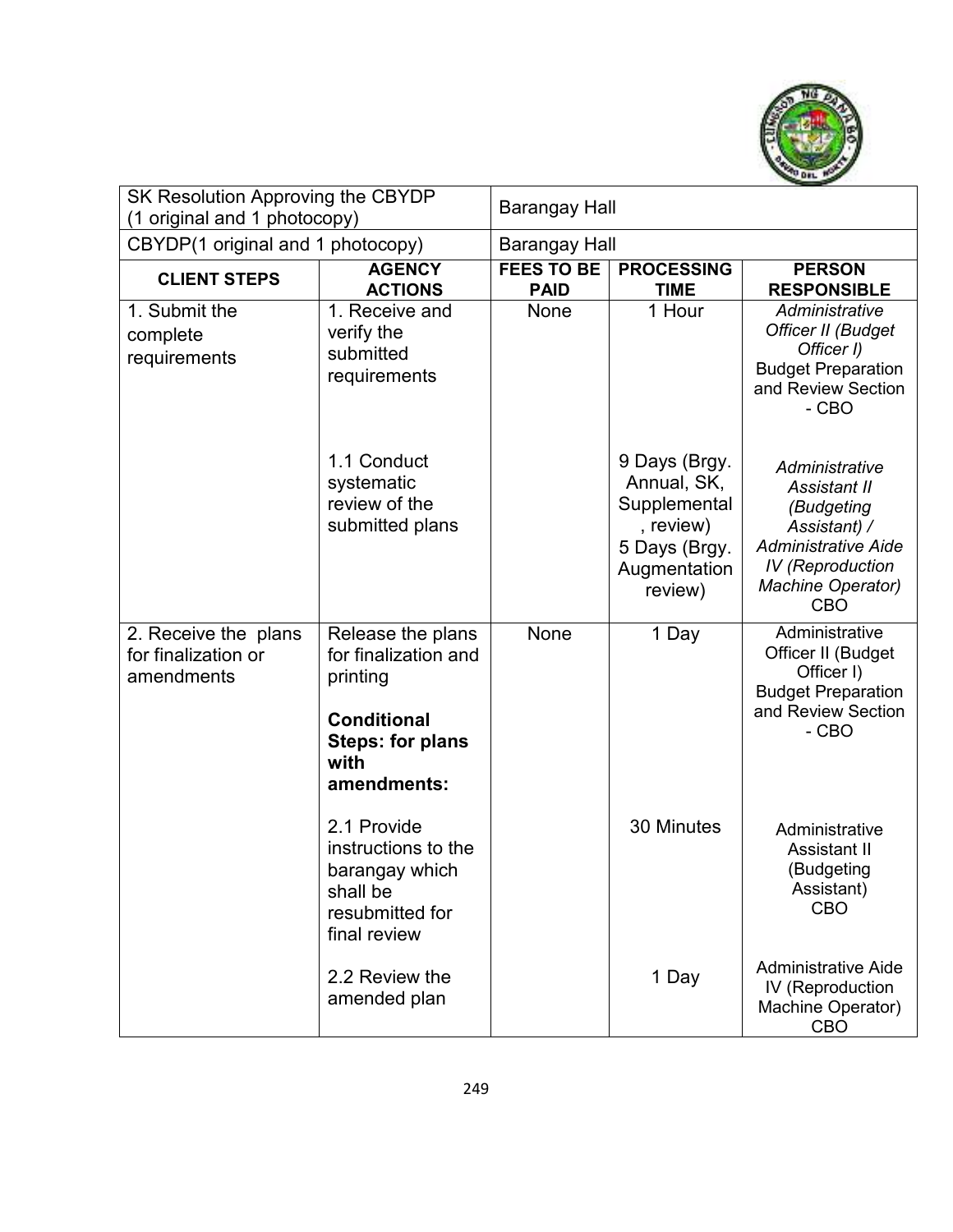

| 3. Submit the final   | 3. Receive and                        | None        | 1 Hour             | Administrative               |
|-----------------------|---------------------------------------|-------------|--------------------|------------------------------|
| plan(1 original and 1 | verify the final                      |             |                    | Officer II (Budget           |
| photocopy)            | plan (1 original                      |             |                    | Officer I)                   |
|                       | and 1 photocopy)                      |             |                    | <b>Budget Preparation</b>    |
|                       |                                       |             |                    | and Review Section<br>$-CBO$ |
|                       | 3.1 Prepare                           |             | 1 Hour             | Administrative               |
|                       | Endorsement                           |             |                    | <b>Assistant II</b>          |
|                       | Letter of the                         |             |                    | (Budgeting                   |
|                       | Barangay Annual,                      |             |                    | Assistant)                   |
|                       | Supplemental,                         |             |                    | <b>CBO</b>                   |
|                       | Augmentation and                      |             |                    |                              |
|                       | <b>SK Budget</b>                      |             |                    |                              |
|                       | document                              |             |                    |                              |
|                       | 3.2Submit to the                      |             |                    | <b>Administrative Aide</b>   |
|                       |                                       |             | 1 Hour             | IV (Reproduction             |
|                       | Sangguniang<br>Panlungsod for         |             |                    | Machine Operator)            |
|                       | appropriate action                    |             |                    | <b>CBO</b>                   |
|                       | <b>TOTAL</b>                          |             |                    |                              |
|                       | (Processing time                      |             |                    |                              |
|                       | for Annual,                           | <b>None</b> | 10 Days,           |                              |
|                       | Supplemental,                         |             | 4 Hours            |                              |
|                       | <b>SK Fund):</b>                      |             |                    |                              |
|                       | <b>TOTAL</b>                          |             |                    |                              |
|                       | (Processing time                      |             | 11 days,           |                              |
|                       | for Annual,                           | <b>None</b> | 4 Hours,           |                              |
|                       | Supplemental,                         |             | 30 minutes         |                              |
|                       | <b>SK Fund with</b>                   |             |                    |                              |
|                       | amendments):                          |             |                    |                              |
|                       | <b>TOTAL</b>                          |             |                    |                              |
|                       | (Processing time                      | <b>None</b> | 5 Days,<br>4 Hours |                              |
|                       | for                                   |             |                    |                              |
|                       | <b>Augmentation):</b><br><b>TOTAL</b> |             |                    |                              |
|                       | (Processing time                      |             |                    |                              |
|                       | for                                   |             | 6 Days,            |                              |
|                       | Augmentation                          | <b>None</b> | 4 Hours,           |                              |
|                       | with                                  |             | 30 minutes         |                              |
|                       | amendments):                          |             |                    |                              |

Technical Review of Barangay Annual, Supplemental & Augmentation Budget & SK Fund is covered under R.A. 7160 Section 333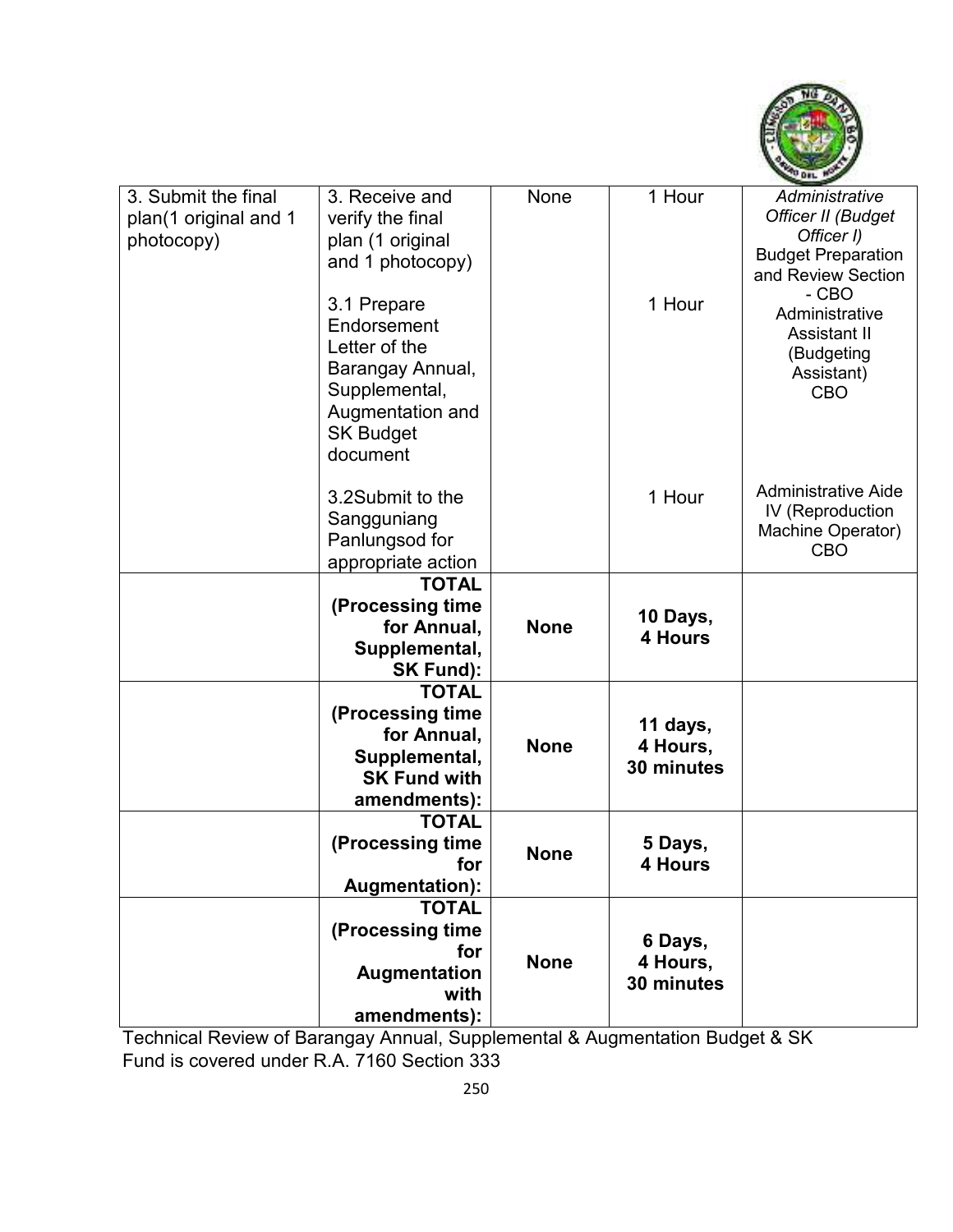#### **5. Approval of Certificate on Appropriations, Funds and Obligation of Allotment (CAFOA)**

The CAFOA is a certificate duly signed by the Budget Officer, the Accountant, and Treasurer showing that an appropriation exists, the estimated amount of such expenditure is obligated, and that funds are available for the purpose.

| <b>Office or Division:</b>                                                                                                   |                                                                                      | <b>City Budget Office(CBO)</b>       |                                                |                                              |  |
|------------------------------------------------------------------------------------------------------------------------------|--------------------------------------------------------------------------------------|--------------------------------------|------------------------------------------------|----------------------------------------------|--|
| <b>Classification:</b>                                                                                                       | Simple                                                                               |                                      |                                                |                                              |  |
| <b>Type of Transaction:</b>                                                                                                  |                                                                                      | G2G- Government to Government        |                                                |                                              |  |
| Who may avail:                                                                                                               | <b>LGU Departments/Offices and NGAs</b>                                              |                                      |                                                |                                              |  |
| <b>CHECKLIST OF REQUIREMENTS</b>                                                                                             |                                                                                      |                                      | <b>WHERE TO SECURE</b>                         |                                              |  |
| <b>Standard Requirement:</b>                                                                                                 |                                                                                      | <b>Requesting Office</b>             |                                                |                                              |  |
| Certification on Appropriations, Fund and<br>Obligation of Allotment (CAFOA) (6 copies<br>with at least 1 Originally signed) |                                                                                      | <b>Requisitioning Office</b>         |                                                |                                              |  |
| Disbursement Voucher (3 copies)                                                                                              |                                                                                      |                                      | City Accounting Office / Requisitioning Office |                                              |  |
|                                                                                                                              | <b>Situational Requirements:</b>                                                     |                                      |                                                |                                              |  |
| <b>For Procurement:</b>                                                                                                      |                                                                                      |                                      |                                                |                                              |  |
|                                                                                                                              | Purchase Order Slip (3 copies)                                                       |                                      | <b>General Services Office / BAC</b>           |                                              |  |
| Abstract of Canvass, if applicable (1 copy)                                                                                  |                                                                                      |                                      | <b>General Services Office / BAC</b>           |                                              |  |
| Purchase Request, if applicable (1 copy)                                                                                     |                                                                                      | <b>General Services Office / BAC</b> |                                                |                                              |  |
| <b>For Cash Advance:</b>                                                                                                     |                                                                                      |                                      |                                                |                                              |  |
| Travel documents (itinerary, cash<br>advance, travel order, invitation), if<br>applicable (3 copies)                         |                                                                                      | <b>Requisitioning Office</b>         |                                                |                                              |  |
| Billing statements, if applicable                                                                                            |                                                                                      | <b>Biller</b>                        |                                                |                                              |  |
| <b>CLIENT STEPS</b>                                                                                                          | <b>AGENCY</b><br><b>ACTIONS</b>                                                      | <b>FEES TO BE</b><br><b>PAID</b>     | <b>PROCESSING</b><br><b>TIME</b>               | <b>PERSON</b><br><b>RESPONSIBLE</b>          |  |
| 1. Submit the CAFOA<br>Form with supporting<br>documents                                                                     | 1. Receive and<br>verify CAFOA<br>Form with<br>applicable<br>supporting<br>documents | <b>None</b>                          | 10 Minutes                                     | <b>Administrative Aide</b><br>VI (Clerk III) |  |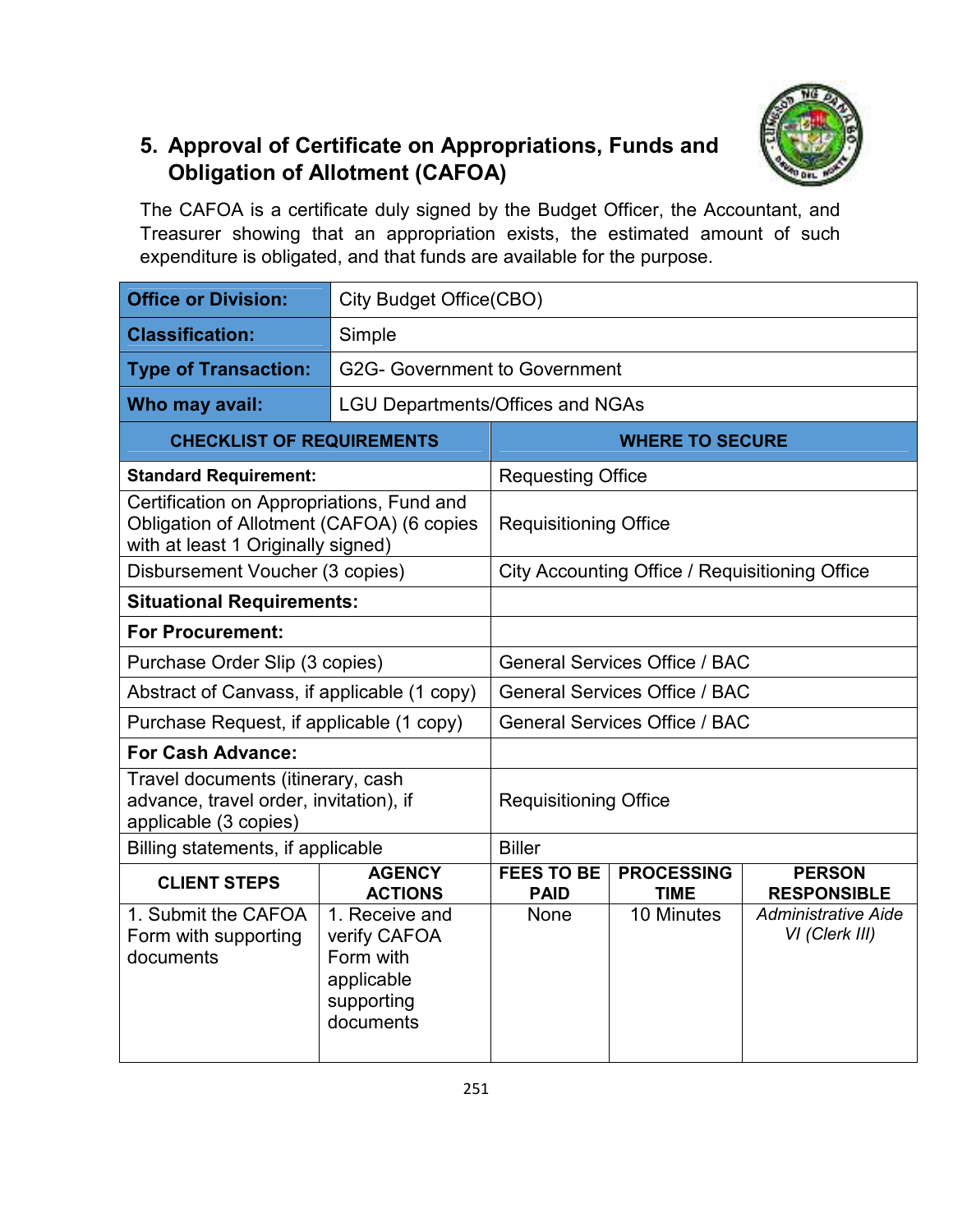

| 1.1 Post the<br>obligation request<br>to the Budget<br><b>Operating System</b>                                                               |  | Administrative<br>Officer V<br>(Budget Officer III),<br><b>Budget Execution</b><br>and Accountability<br>Section - CBO  |
|----------------------------------------------------------------------------------------------------------------------------------------------|--|-------------------------------------------------------------------------------------------------------------------------|
| <b>Conditional</b><br>Steps:                                                                                                                 |  |                                                                                                                         |
| 1.2 If requests<br>lacks<br>appropriation,<br>allotment or has<br>the wrong<br>charging, it shall<br>be returned to the<br>office concerned. |  | Administrative<br>Officer IV (Budget<br>Officer II)<br>CBO<br>Administrative<br>Officer II (Budget<br>Officer I)<br>CBO |
|                                                                                                                                              |  | Administrative<br>Assistant II<br>(Budgeting<br>Assistant)<br><b>CBO</b>                                                |
|                                                                                                                                              |  | <b>Administrative Aide</b><br>IV (Bookbinder II)<br><b>CBO</b>                                                          |
| 1.3 Number the<br>duplicate up to the<br>6th copy                                                                                            |  | Clerk<br>CBO                                                                                                            |
| 1.4 Detach the 6th<br>copy for recording<br>in the office<br>logbook                                                                         |  |                                                                                                                         |
| 1.5 Review and<br>approve the<br>posted CAFOA                                                                                                |  | <b>City Government</b><br>Assistant<br><b>Department Head</b>                                                           |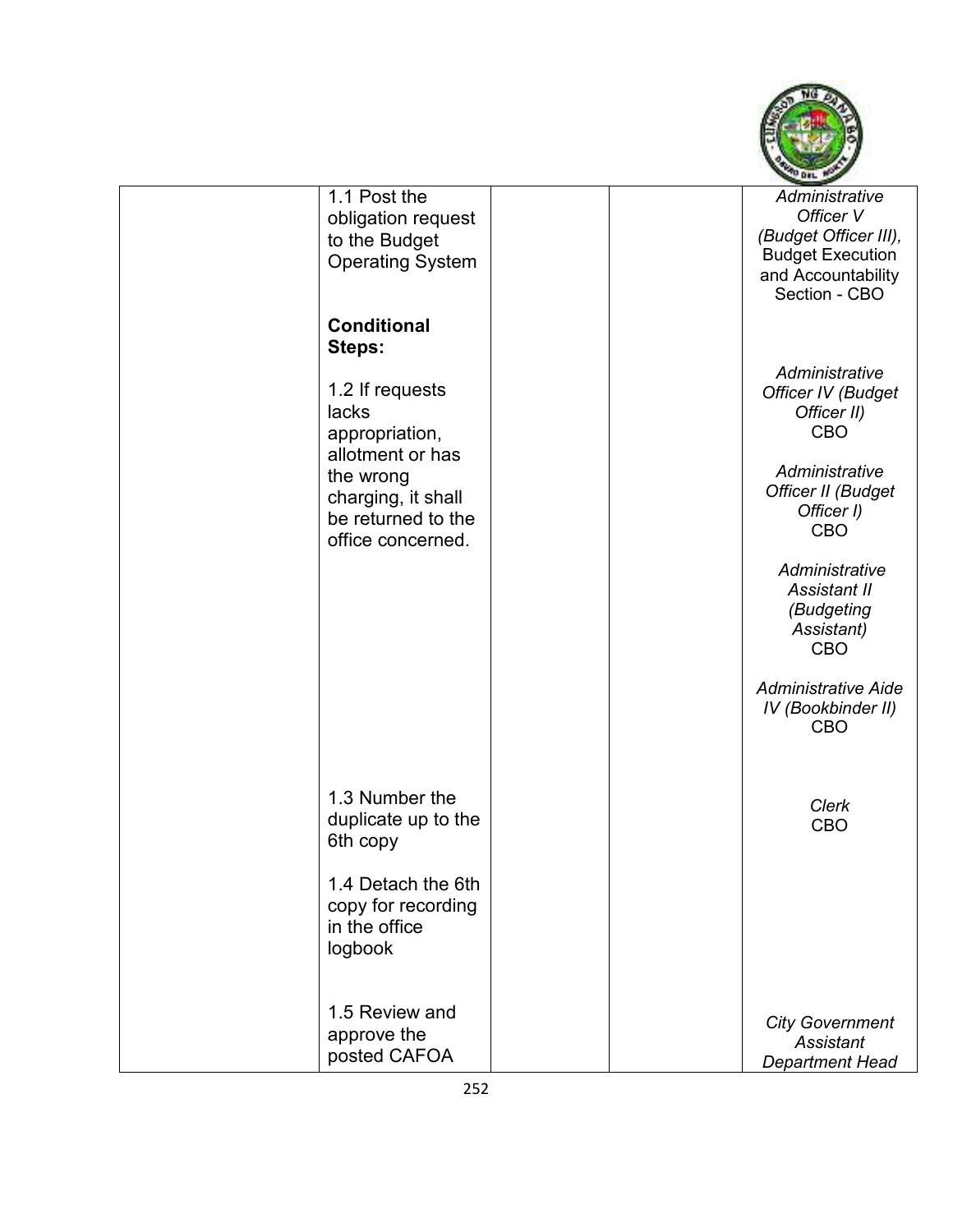

|                                                                                                            | Form with<br>supporting<br>documents                                                                                                   |             |                | <b>CBO</b><br>or<br><b>City Budget Officer</b><br>CBO      |
|------------------------------------------------------------------------------------------------------------|----------------------------------------------------------------------------------------------------------------------------------------|-------------|----------------|------------------------------------------------------------|
| 2. Claim the approved<br>CAFOA Form with the<br>applicable supporting<br>documents and sign<br>the logbook | 2. Release the<br>approved CAFOA<br>Form with the<br>applicable<br>supporting<br>documents and<br>assist client to<br>sign the logbook | None        | 10 Minutes     | <b>Administrative Aide</b><br>VI (Clerk III)<br><b>CBO</b> |
|                                                                                                            | <b>TOTAL:</b>                                                                                                                          | <b>None</b> | <b>6 Hours</b> |                                                            |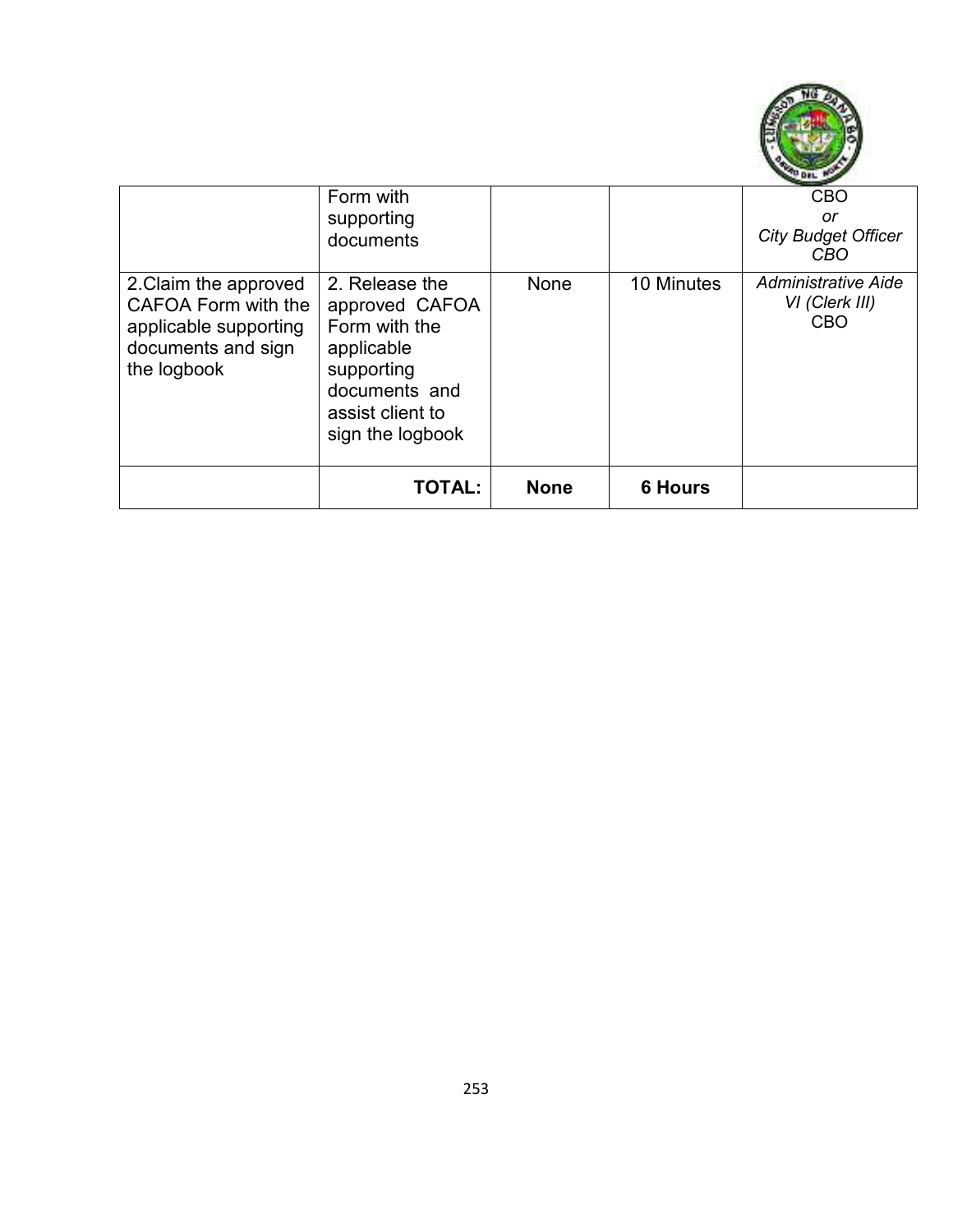

#### **6. Approval of Purchase Request (PR) (as to availability of funds)**

The Purchase Request form is a document detailing the required items to be purchase based on the Project Procurement Management Plan (PPMP) which is signed by the Budget Officer certifying that an appropriation therefor exists.

| <b>Office or Division:</b>                                                   | City Budget Office(CBO)                                                                                                                                                                 |                                     |                                  |                                                                                                                                                                                    |  |  |
|------------------------------------------------------------------------------|-----------------------------------------------------------------------------------------------------------------------------------------------------------------------------------------|-------------------------------------|----------------------------------|------------------------------------------------------------------------------------------------------------------------------------------------------------------------------------|--|--|
| <b>Classification:</b>                                                       | Simple                                                                                                                                                                                  |                                     |                                  |                                                                                                                                                                                    |  |  |
| <b>Type of Transaction:</b>                                                  |                                                                                                                                                                                         | G2G- Government to Government       |                                  |                                                                                                                                                                                    |  |  |
| Who may avail:                                                               | <b>LGU Departments/Offices and NGAs</b>                                                                                                                                                 |                                     |                                  |                                                                                                                                                                                    |  |  |
| <b>CHECKLIST OF REQUIREMENTS</b>                                             |                                                                                                                                                                                         | <b>WHERE TO SECURE</b>              |                                  |                                                                                                                                                                                    |  |  |
| Purchase Request Slip / Form (3 copies<br>with at least 1 Originally signed) |                                                                                                                                                                                         | <b>Requesting Office</b>            |                                  |                                                                                                                                                                                    |  |  |
| <b>Supporting Documents:</b>                                                 |                                                                                                                                                                                         |                                     |                                  |                                                                                                                                                                                    |  |  |
| For Locally Funded Programs /<br><b>Projects:</b>                            |                                                                                                                                                                                         |                                     |                                  |                                                                                                                                                                                    |  |  |
| <b>Activity Designs (1 photocopy)</b>                                        |                                                                                                                                                                                         | <b>Requesting Office</b>            |                                  |                                                                                                                                                                                    |  |  |
| <b>For Repairs and Maintenance:</b>                                          |                                                                                                                                                                                         |                                     |                                  |                                                                                                                                                                                    |  |  |
| Pre Inspection Report (1 original copy)                                      |                                                                                                                                                                                         | <b>City General Services Office</b> |                                  |                                                                                                                                                                                    |  |  |
| <b>For Infrastructure Projects:</b>                                          |                                                                                                                                                                                         |                                     |                                  |                                                                                                                                                                                    |  |  |
| Program of Work (POW) (1 photocopy)                                          |                                                                                                                                                                                         | <b>City Engineering Office</b>      |                                  |                                                                                                                                                                                    |  |  |
| <b>CLIENT STEPS</b>                                                          | <b>AGENCY</b><br><b>ACTIONS</b>                                                                                                                                                         | <b>FEES TO BE</b><br><b>PAID</b>    | <b>PROCESSING</b><br><b>TIME</b> | <b>PERSON</b><br><b>RESPONSIBLE</b>                                                                                                                                                |  |  |
| 1.Submit the<br><b>Purchase Request</b><br>Form with supporting<br>documents | 1. Receive and<br>verify Purchase<br>Request (PR)<br>Form with<br>applicable<br>supporting<br>documents<br>1.1 Post the<br>purchase request<br>to the Budget<br><b>Operating System</b> | None                                | 10 Minutes<br>1 Hour             | <b>Administrative Aide</b><br>VI (Clerk III)<br>CBO<br>Administrative<br>Officer V<br>(Budget Officer III),<br><b>Budget Execution</b><br>and Accountability<br>Section Staff- CBO |  |  |